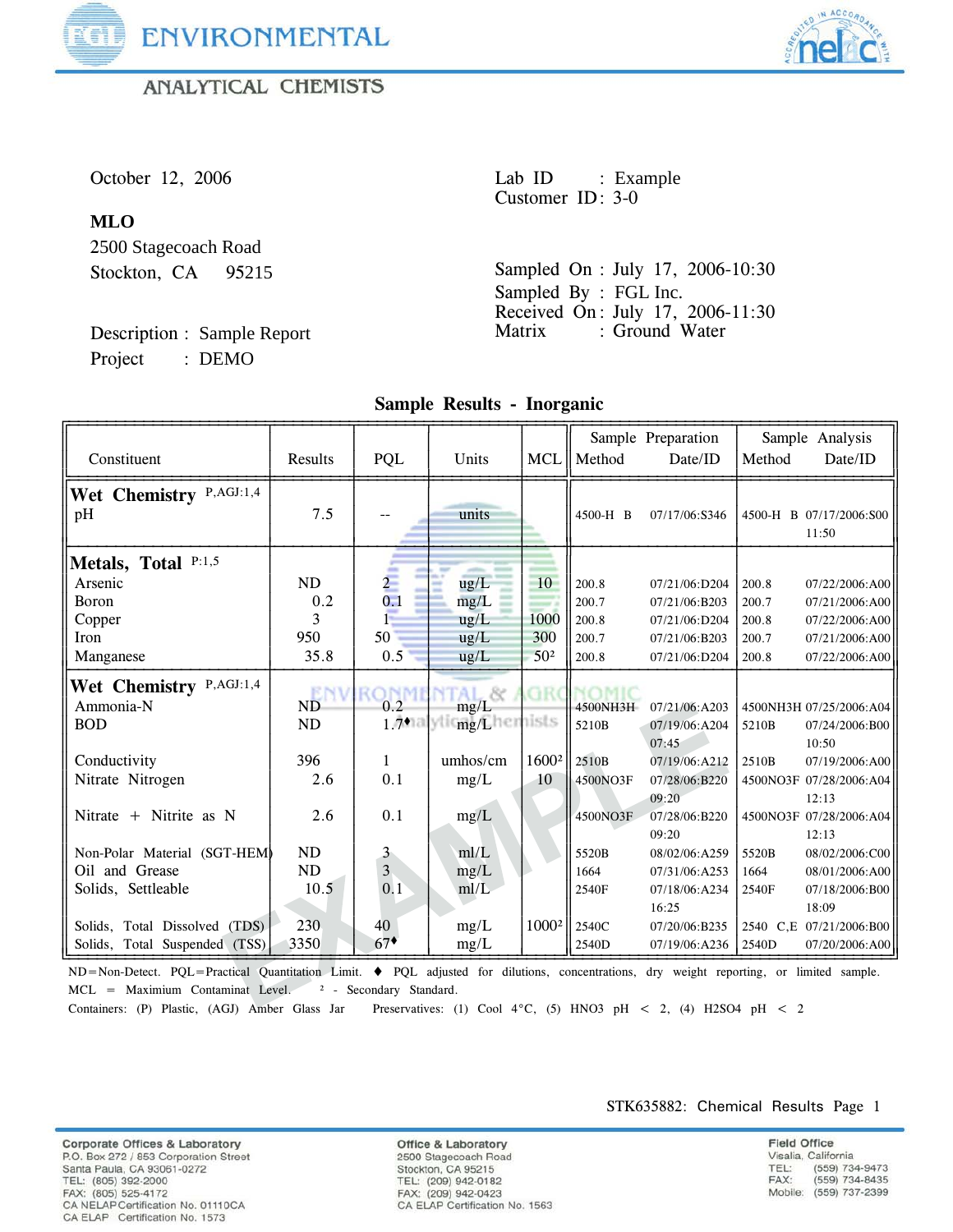

**ANALYTICAL CHEMISTS** 



# **MLO**

2500 Stagecoach Road Stockton, CA 95215

Description : Sample Report Project : DEMO

October 12, 2006 Lab ID : Example Customer ID: 3-0

> Sampled On : July 17, 2006-10:30 Sampled By : FGL Inc. Received On: July 17, 2006-11:30<br>Matrix : Ground Water : Ground Water

# **Sample Results - Organic**

| Constituents                   | Results   | PQL    | Units         | <b>MCL</b> | Method  | Preparation<br>Date/ID | Analysis<br>Date/ID |
|--------------------------------|-----------|--------|---------------|------------|---------|------------------------|---------------------|
| EPA 504.1 VOA:1                |           |        |               |            |         |                        |                     |
| 1,3-Dibromopropane-Surrogate   | 99.2      | 70-130 | $%$ Rec       |            | 504.1   | 07/21/06:B203          | 07/26/2006:B00      |
| <b>DBCP</b>                    | ND        | 0.01   | ug/L          | 0.2        | 504.1   | 07/21/06:B203          | 07/26/2006:B00      |
| <b>EDB</b>                     | ND        | 0.02   | ug/L          | 0.05       | 504.1   | 07/21/06:B203          | 07/26/2006:B00      |
| EPA 8015M-G VOA:1,3            |           |        |               |            |         |                        |                     |
| TPH-Gas                        | <b>ND</b> | 0.05   | mg/L          |            | 8015M-G | 07/24/06:A230          | 07/24/2006:A01      |
| EPA 8015M-D AGT:1,3            |           |        |               |            |         |                        |                     |
| Diesel                         | ND        | 0.5    | mg/L          |            | 8015M-D | 08/02/06:A229          | 08/03/2006:A01      |
| EPA 8081 AGT:1                 |           |        |               |            |         |                        |                     |
| Tetrachloro-m-xylene-Surrogate | 86.3      | 10-193 | % Rec         |            | 3520C   | 07/24/06:A244          | 07/27/2006:A00      |
| Aldrin                         | ND        | 0.05   | ug/L          |            | 3520C   | 07/24/06:A244          | 07/27/2006:A00      |
| Alpha BHC                      | <b>ND</b> | 0.05   | ug/L          |            | 3520C   | 07/24/06:A244          | 07/27/2006:A00      |
| Beta BHC                       | <b>ND</b> | 0.05   | $\text{ug/L}$ |            | 3520C   | 07/24/06:A244          | 07/27/2006:A00      |
| Delta BHC                      | <b>ND</b> | 0.05   | $\text{ug/L}$ |            | 3520C   | 07/24/06:A244          | 07/27/2006:A00      |
| Gamma BHC (Lindane)            | <b>ND</b> | 0.05   | ug/L          |            | 3520C   | 07/24/06:A244          | 07/27/2006:A00      |
| Chlordane                      | <b>ND</b> | 0.05   | ug/L          |            | 3520C   | 07/24/06:A244          | 07/27/2006:A00      |
| alpha-Chlordane                | <b>ND</b> | 0.05   | ug/L          |            | 3520C   | 07/24/06:A244          | 07/27/2006:A00      |
| gamma-Chlordane                | <b>ND</b> | 0.05   | $\text{ug/L}$ |            | 3520C   | 07/24/06:A244          | 07/27/2006:A00      |
| $4.4$ - DDD                    | <b>ND</b> | 0.05   | ug/L          |            | 3520C   | 07/24/06:A244          | 07/27/2006:A00      |
| $4,4$ - DDE                    | <b>ND</b> | 0.05   | $\text{ug/L}$ |            | 3520C   | 07/24/06:A244          | 07/27/2006:A00      |
| $4,4$ - DDT                    | <b>ND</b> | 0.05   | $\text{ug/L}$ |            | 3520C   | 07/24/06:A244          | 07/27/2006:A00      |
| Dieldrin                       | <b>ND</b> | 0.05   | ug/L          |            | 3520C   | 07/24/06:A244          | 07/27/2006:A00      |
| Table continued next page      |           |        |               |            |         |                        |                     |

Corporate Offices & Laboratory P.O. Box 272 / 853 Corporation Street<br>Santa Paula, CA 93061-0272 State 1 4 and 7.0 392-2000<br>FAX: (805) 392-2000<br>FAX: (805) 525-4172<br>CA NELAP Certification No. 01110CA CA ELAP Certification No. 1573

**Office & Laboratory** 2500 Stagecoach Road Stockton, CA 95215<br>TEL: (209) 942-0182<br>FAX: (209) 942-0423<br>CA ELAP Certification No. 1563 STK635882: Chemical Results Page 2

**Field Office** Visalia, California (559) 734-9473<br>(559) 734-8435 TEL: FAX: Mobile: (559) 737-2399